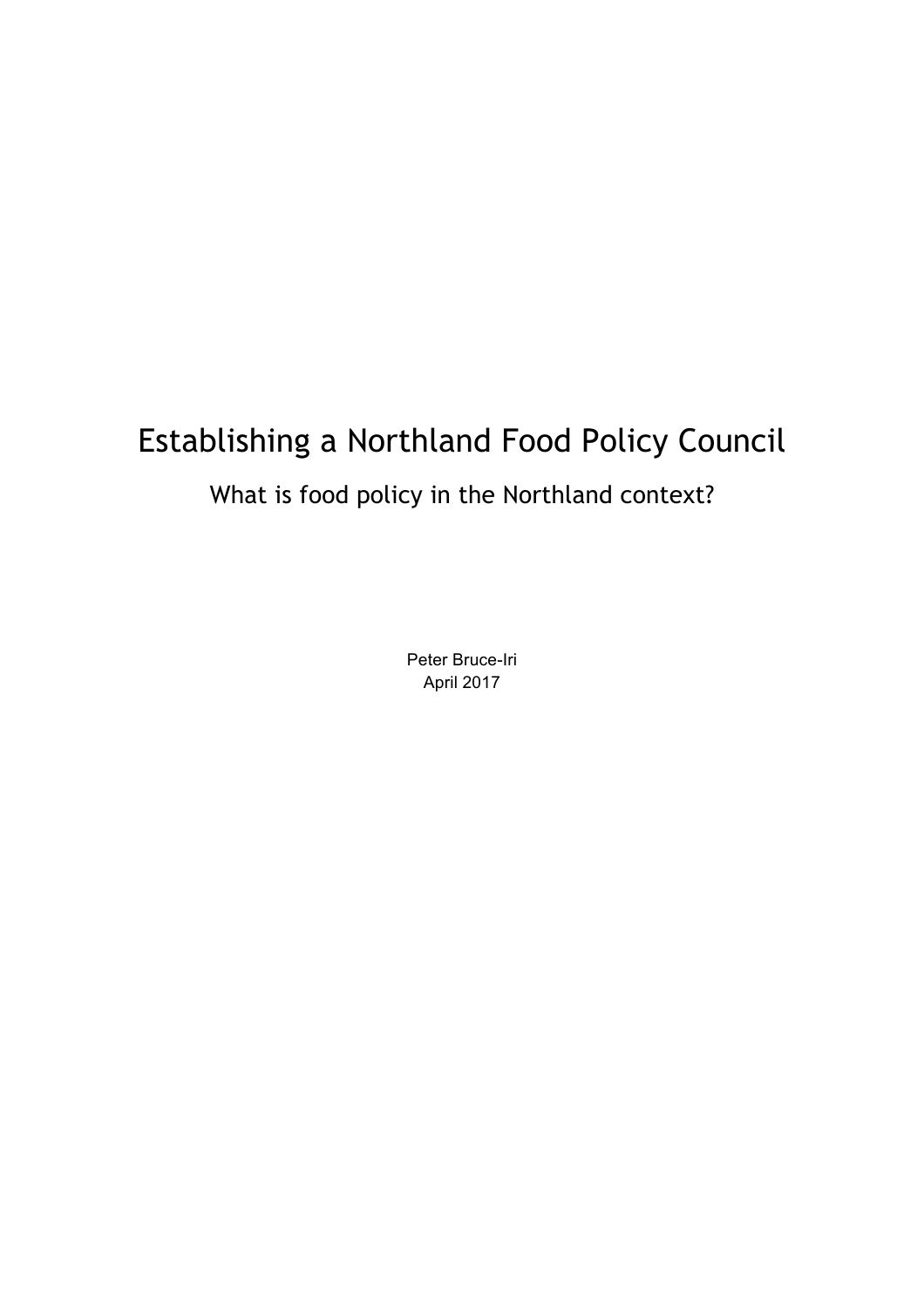*Policy ranges from international to local (organisation, community, and family) and ranges from compliance (legislation) to cultural and aspirational.*

The Collins English Dictionary (2017) defines policy as "a set of ideas or plans that is used as a basis for making decisions, especially in politics, economics, or business". By extension, food policy is those sets of ideas and plans impacting the decisions about what we eat. Using this very broad definition of policy in the context of food, we can consider its influence in a range of decisions from personal choices around consumption to international policy crafted by the United Nations and its agencies. With the proliferation of long food chains, the food we eat is typically impacted by a host of actors and the policies that shape their behaviour (Obenchain & Spark, 2015). Well-crafted policy can manifest in sustainable economic, social and environmental justice.

#### **The reach of policy**

As food chains<sup>1</sup> lengthen and become more complex, the policies guiding decision-making proliferate. In pre-industrial times, when many people grew their own food, food chains were very short. Now, a processed supermarket product might have raw ingredients sourced from several countries with processing possibly occurring in several places before the food reaches the consumer. Policies guiding these processes originate from the public realm and from private stakeholders (Henson & Humphrey, 2010).

Consider Coca Cola as an example. Iowa State University research finds that ...

The international sugar market is not a "free" market because of extensive use of production quotas, import controls, government support prices, and preferential trade agreements of rich countries (Elobeid & Beghin, 2015).

Just this one ingredient in the product, sugar, is governed by a plethora of policy. Beyond the production process, policy also shapes other aspects of the company's decisions, for example in finances, human resource and marketing. An example of the latter is Coca Cola's marketing strategy "Through the stories we tell, we will provoke conversations and earn a disproportionate share of popular culture" (Forward Marketing, 2012). This sophisticated strategy, that influences consumer choice through cultural control, builds on decades of marketing strategy. In 1971, the advertisement "I'd like to buy the world a coke" associated

 $<sup>1</sup>$  Food chains are a food system application of "supply chains". Over the last few decades, the notion</sup> of the supply chain, often embedding competitive behaviours, has been complimented by the concept of the value chain, or the value web, where the various stakeholders work to create value collaboratively rather than seeking to extract value for themselves (Block et al., 2008). The inequities in industrial food systems can be attributed to the extractive supply chain ethos.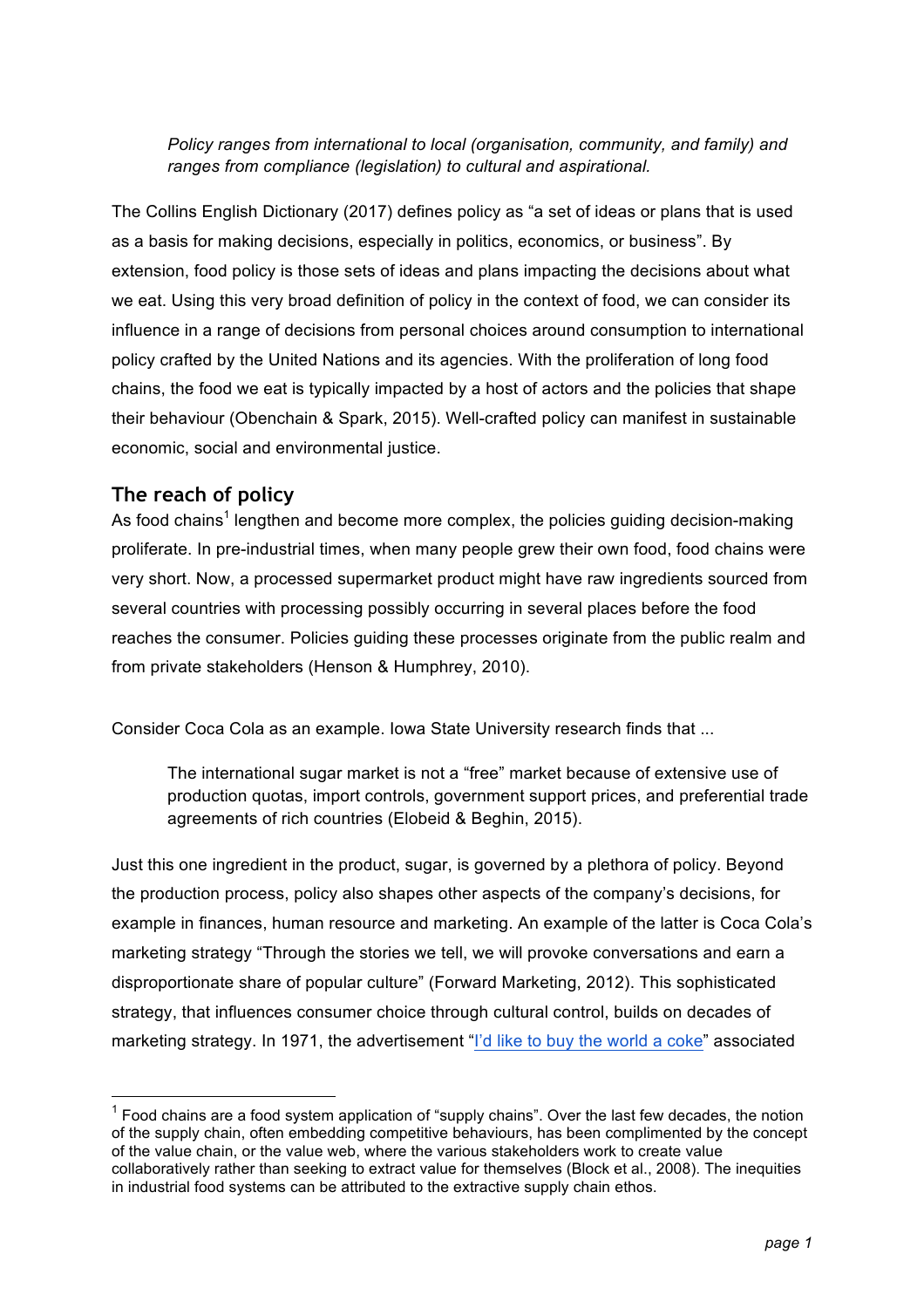the brand with peace, love and youthful vitality accelerating the process of coca-colonisation (Kroes, 1999).

Following Mexico, France, Hungary and New York, South Africa now plans to implement a sugar tax - a policy measure targeting reduced sugar consumption and therefore noncommunicable diseases (Erizanu, 2017). In Northland the District Health Board's *Healthy Eating Food and Drink Policy* states "sugar-sweetened beverages (SSB's) are a major risk factor for obesity, type II diabetes, tooth decay and a number of other diseases" (Northland DHB, 2015, pg.8).

#### **Policy as a social construct**

Much of society is socially constructed. The ideas that we hold as true and take for granted, e.g. taxation, road rules, even race, were at some time in the past spoken into existence (Berger & Luckmann, 1984). Either through force or conversation they became accepted reality (even if reluctantly).

In the context of food policy examples of construction are embodied in the words or phrases, organic, food miles, food security. Even the word "food" is loaded.

#### **Policy and Power**

Power dynamics must be unpacked to understand the origins of policy. The powerful most influence the policy environment. For example, Gilens and Page, (2014) conclude that the U.S. is an oligarchy, with economic elites dominating government and therefore policy making. In Aotearoa, before European contact, Māori had autonomy over "policy" including food policy. By the establishment of imperial and then colonial governance a Eurocentric hegemony dominated, arguably, to the end of the twentieth century.

A Notable Act of Parliament impacting on food systems include the Tohunga Suppression Act, (Jones, 2007) passed in 1907 and not repealed until 1962. This Act discouraged the use of rongoa (Māori herbal medicine). The Discharged Soldiers Settlement Act 1915 was established to provide soldiers returning from the First World War with farms and vocational training. More than 10,500 men were assisted onto the land. Most of these were Pākehā "as Māori veterans were assumed to have tribal land already available to them" (Derby, 2102). Thus, policy determined who would be the recipients of land that might well be the source of intergenerational wealth through food production.

More recently, the current Government seeks to pass legislation to remove the local authorities' power to make decisions on the exclusion of GMOs.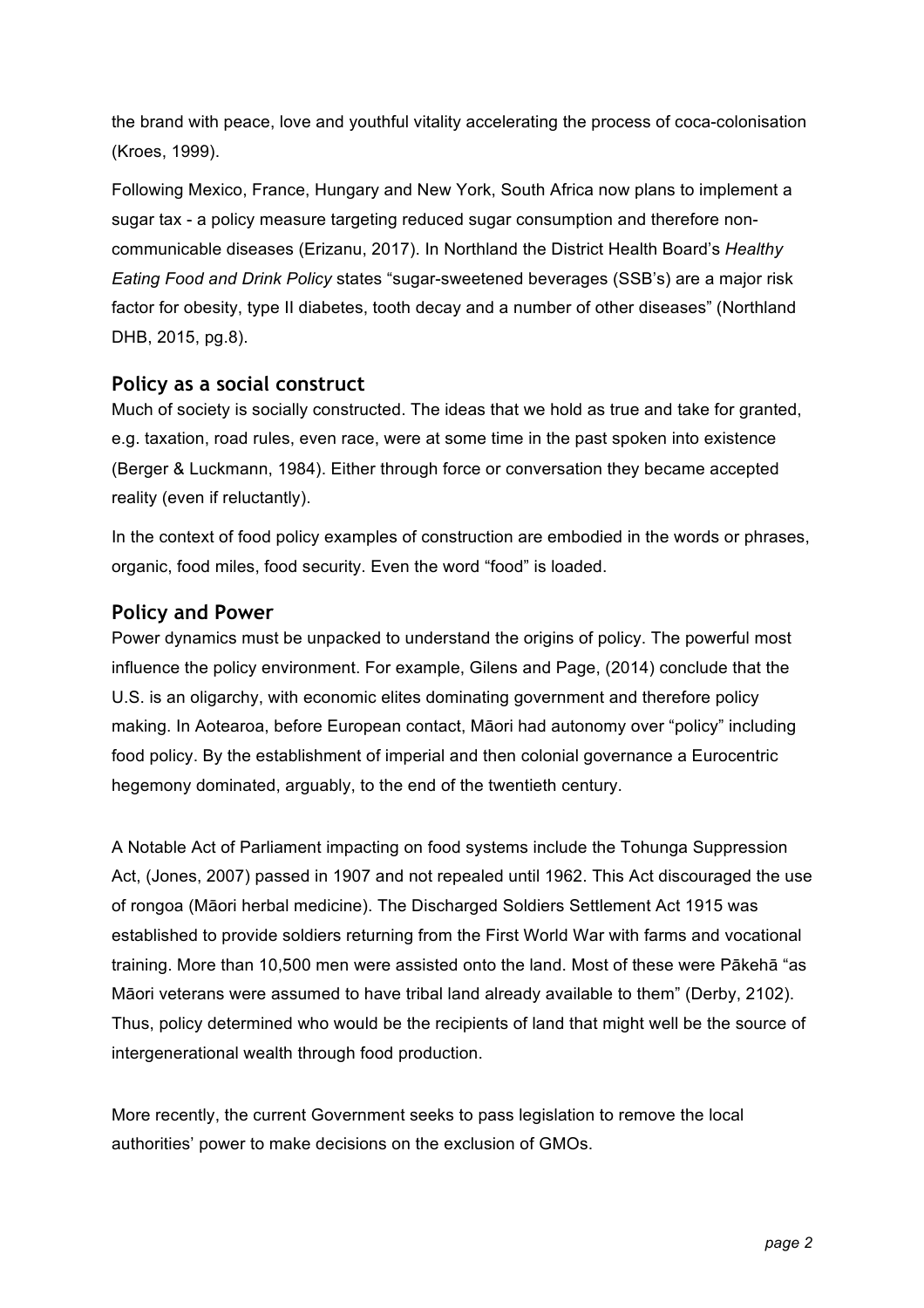## **Policy approaches**

In its intent, policy ranges from altruistic to exploitative. Often policy makers create unintended consequences in their attempts to shape human behaviour. Schneider and Ingram's (2005) book, *Deserving and Entitled: Social Constructions and Public Policy*  identifies how some populations are rewarded and others punished through the application of public policy.

The United Nations generates policy at the global level. There are four mechanisms for compliance, charters, treaties or conventions, mechanisms developed by UN agencies and rapporteurs (Advocates for Human Rights, 2010). Arguably UN policy are ultimately not enforceable as nation-states remain sovereign. Much UN policy is therefore aspirational. Most, if not all the UN's Sustainable Development Goals relate to food systems. These aspirations are not universally supported and compliance mechanisms are largely absent.

Broad societal aspirations, focussed in international policy, provide impetus for change.



**Figure 1:The UN Sustainable Development Goals (UN, 2015)**

## **Culture – a third force shaping behaviour**

Both formal policy and aspiration shape human behaviour. A third force that cannot be overlooked in shaping behaviour is culture and tradition. The cake, for example is a cultural icon, often at the centre of celebrations including birthdays and weddings. As with Coca Cola, fast food companies develop cultural icons to position themselves, not just as food sellers, but institutions embedded in the lives of our young people. It is difficult to evaluate the contribution of culture to the obesity epidemic. Those that want to reverse the trend need